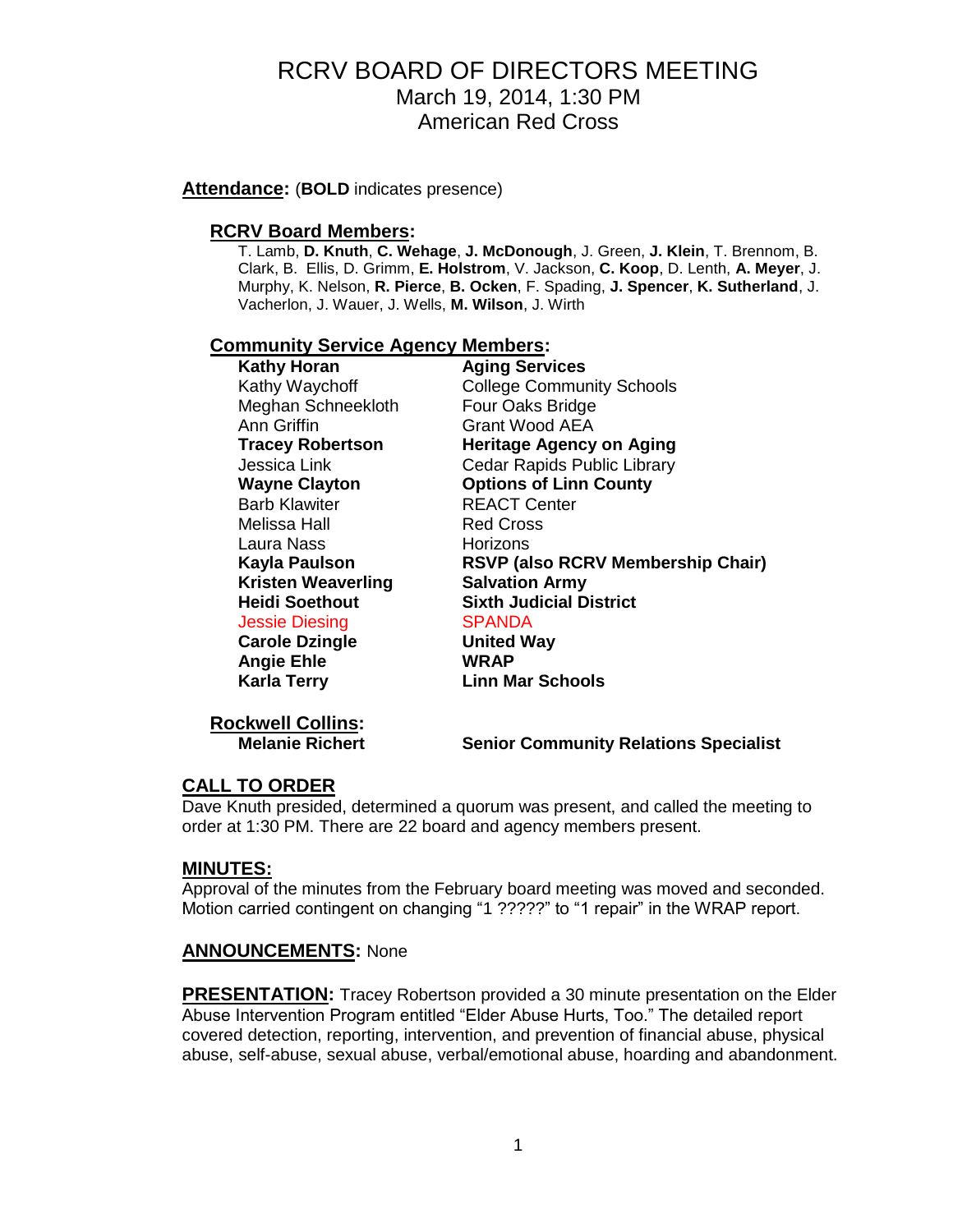**OLD BUSINESS:** Dave Knuth stated that to date we have received no grant requests for this year's funds from Rockwell Collins. The cutoff for applications is 10:00 AM April 3<sup>rd</sup>. The theme this year is Inspiring Tomorrows STEM Professionals. Would like another volunteer or 2 to evaluate applications.

## **NEW BUSINESS:** None.

**ROCKWELL COLLINS REPORT:** Melanie Richert reported she met with a gentleman representing a new non-profit organization in Iowa City named STEAM Room Fab Lab. Similar to Makers Fair at Science Center. It is similar to STEM but introduces arts into STEM concept. It is aimed at high school students, adults, inventors, engineers and artists. The aim is to include the arts in STEM, hence the "A" in the name. The organization has been furnished a lot of equipment, machinery, wood working tools et cetera. Makers can rent space for a small fee. Melanie is not sure whether the organization is eligible for one of the Rockwell Collins grants due to not being aimed specifically at k through 12 ages. John McDonough responded that there is no such limitation on the grant. Melanie asked whether they could make a presentation at a future board meeting and John McDonough responded that any meeting they would be welcome.

## **PARTNER AGENCY REPORTS:**

**Options of Linn County:** Wayne Clayton stated he no report. No project requests active at this time. However, with warmer weather they will be getting out and about with their rehabilitation and employment.

**WRAP:** Angie Ehle reported they have 14 jobs in queue with 9 designers (need additional designers). With good weather they hope to beat 14.

Setting up for UW Day of Caring April 9<sup>th</sup>.

Setting up for volunteer appreciation event April  $24<sup>th</sup>$ . Initiations will be going out this week.

The ramp builders have been nominated and are finalists in the UW Group Volunteers Award. They have 750 votes to date and desire more.

**RSVP Agency Report:** Kayla Paulson reported they still need pen pals for a Grant Wood  $5<sup>th</sup>$  grade class, writing to 1 or 2 students. Goal is to assist them learning responsive writing, grammar, writing a consistent message through an entire letter.

The Chief of Staff for National Community Service for corporation visited last week. Kayla was able to visit  $3\frac{1}{2}$  hours with him discussing ways of:

- Collaborating national service programs throughout the community
- Collaborating with national service programs at UW
- Collaborating in new and unique out of the box ways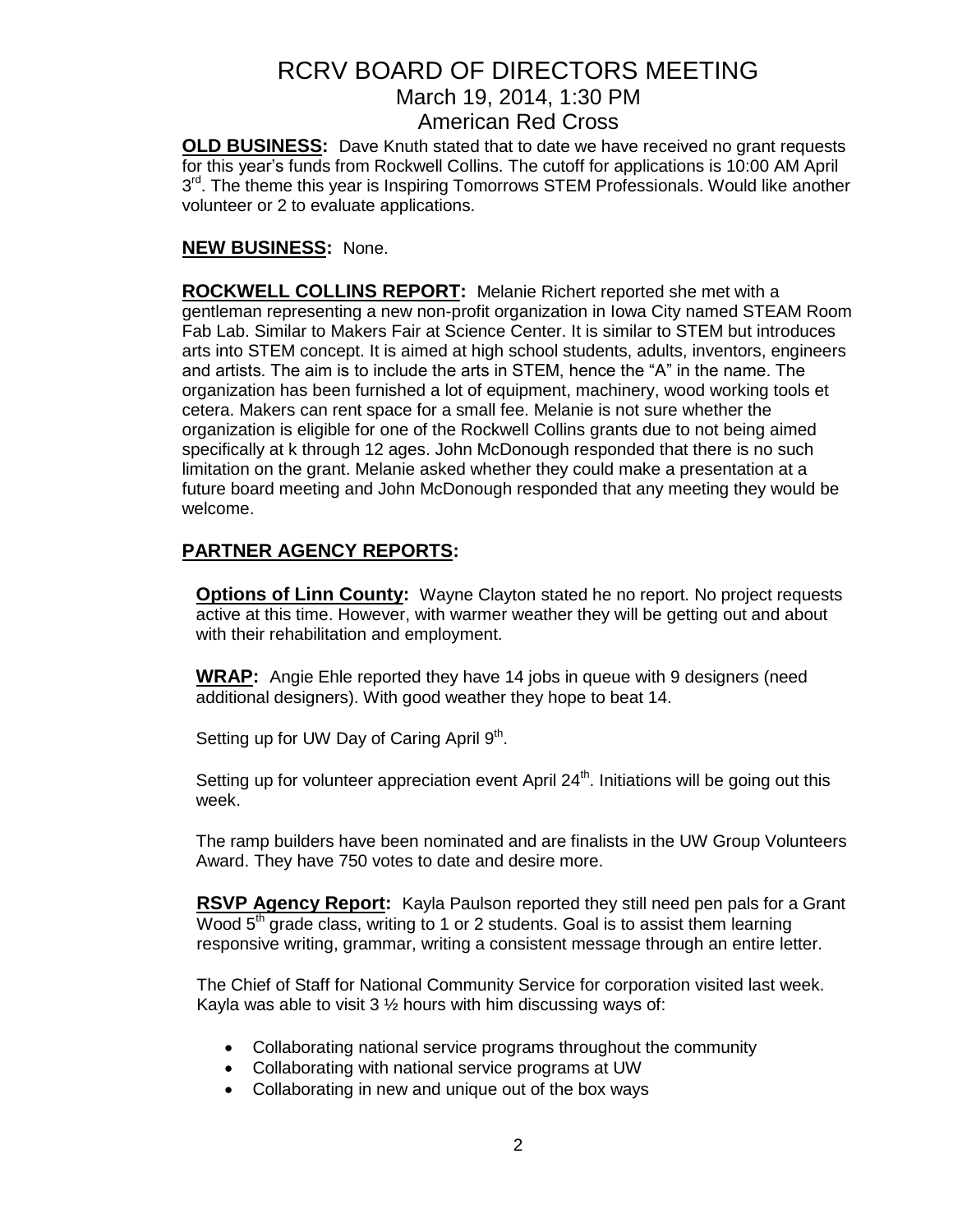# RCRV BOARD OF DIRECTORS MEETING March 19, 2014, 1:30 PM

American Red Cross

He was surprised at the large number of agency boards or advisory panels this group sits on (over 50) and the relationship with Rockwell Collins.

There will be significant changes with RSVP on the national level:

- Expect to lose 2/3 of funding due to cuts
- No changes anticipated with local volunteer programs as 2 years of funding for Kayla's position have been assured

Kayla is hosting the Iowa Chapter of RSVP directors here the end of May. A suggested session was to feature RCRV. So, some volunteers or the executive team may be asked to help with presenting to help them understand the how a relationship like this can work.

Kayla's annual grant report preparation is underway. Kayla met with agent services to stress need for their impact numbers and survey results.

They are doing their volunteer appreciation at Hills Bank at 9:00 AM May 20<sup>th</sup>.

Summer meals:

- They have approximately 12 new sites
- Need volunteers to drive meals to sites
- Looking for 2 to 3 people to volunteer at sites while kids are there (in an engagement capacity as opposed to babysitting.)

**Horizons Report:** Laura Nass reported meals on wheels is getting ready for the summer meals program for youths. Program is in its  $4<sup>th</sup>$  year. Serving 300 kids.

- Rely on grant from USDA
- They make meals in same kitchen as elder meals and take them to the parks
- Submitted a grant application to expand the program to include more health and wellness initiatives. So, instead of just serving meals they will include wellness and nutrition instruction and cooking and exercise classes.

For the first time they will be doing a film screening for victims of homicide.

 They provide service to families who have been victims of homicide. The screening is Aril  $10<sup>th</sup>$ . The film is not light and is about a former US senator who was a survivor of his family's homicide.

Need volunteer drivers for meals program, part6icularly this summer with the kids' meals program.

Consumer credit counselors need volunteers to help with clerical tasks, particularly those with Excel and Word abilities.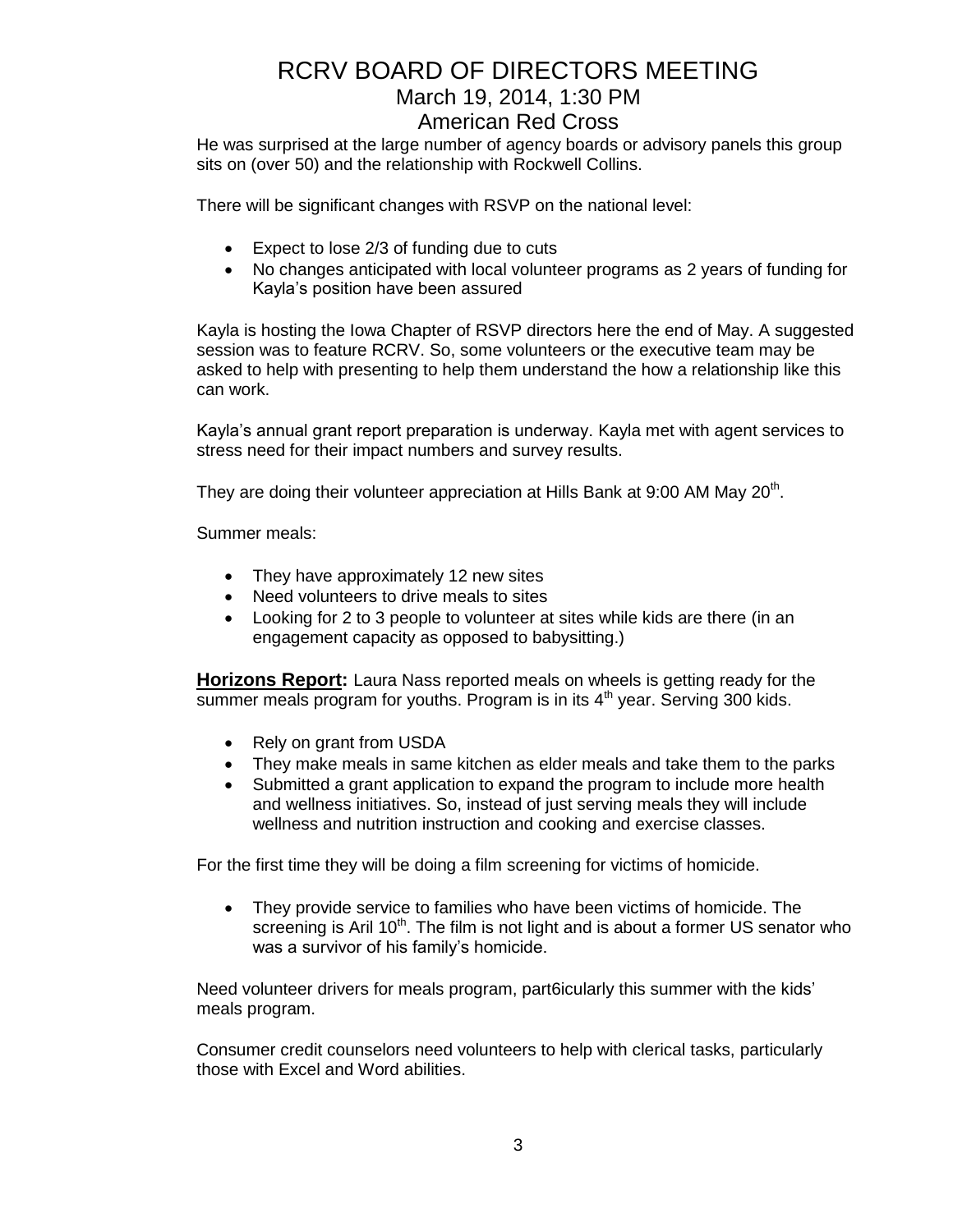## RCRV BOARD OF DIRECTORS MEETING March 19, 2014, 1:30 PM American Red Cross **Department of Corrections Report:** Heidi Soethout had no report to give.

**Salvation Army Report:** Kristin Weaverling reported their volunteer recognition night at Titans game will be April 19<sup>th</sup> and will also serve as a fund raiser.

The Easter dinner is a meal open to anyone in the community April16th. Volunteers are needed to serve the meal.

The April 15<sup>th</sup> Spring Fling event is also open to the community and is a youth oriented community integration event.

They have started working on the garden. They plan to expand it this year and need green thumb volunteers to help with planning. The produce is used in the supplemental food program and in meals they prepare.

Need volunteers for clerical help.

There have been changes to the after school youth program. Revamping and need volunteer help with character building activities every Tuesday evening.

Need lots of volunteers for their summer program.

**Heritage Agency on Aging:** Tracey Robertson stated the elder abuse bill before the Iowa legislature has been extensively amended and changed. Three bills were drafted, the one that has made it through contains recommendations based on the Elder Abuse Task Force recommendations, such as making aging and disability resource centers the point of contact.

The bill passed the senate Human Resources committee 49-0. Iit was assigned to the house Judiciary Committee which didn't like the bill mainly due to fiscal notes attached. They pared it significantly. The primary focus is on financials, criminal penalties, and protective orders for victims of elder abuse. The bill has to be debated by the house, then the house and senate have to agree on a compromise final version. The bill is Senate File #2239.

**Cedar Rapids Public Library:** Jessica Link submitted a written report in absentia. On Saturday, March  $8<sup>th</sup>$ , the library launched 2 new tablet lending programs: Tablets4Tots (sponsored by the Kiwanis Club of CR) and Tablets2Go (sponsored by ITC Midwest). The adult tablet is a Goolge Nexus 7; the child tablet is a Leap Pad Ultra Learning Tablet. Both devices are available for 1 week loans. The program has been wildly successful and the check-out rate is high. A big thank you to the many RCRV volunteers that helped prepare the tablets and their cases.

Next week, the library will be hosting several Spring Break activity days for our young readers during their academic break. We are still in need of volunteers to help with the Spring Break Crafts and Minecraft activities on March 25-27<sup>th</sup>. John McDonough was sent more information. Interested volunteers can contact Jessica at 739-0403 or by email at linkj@crlibrary.org.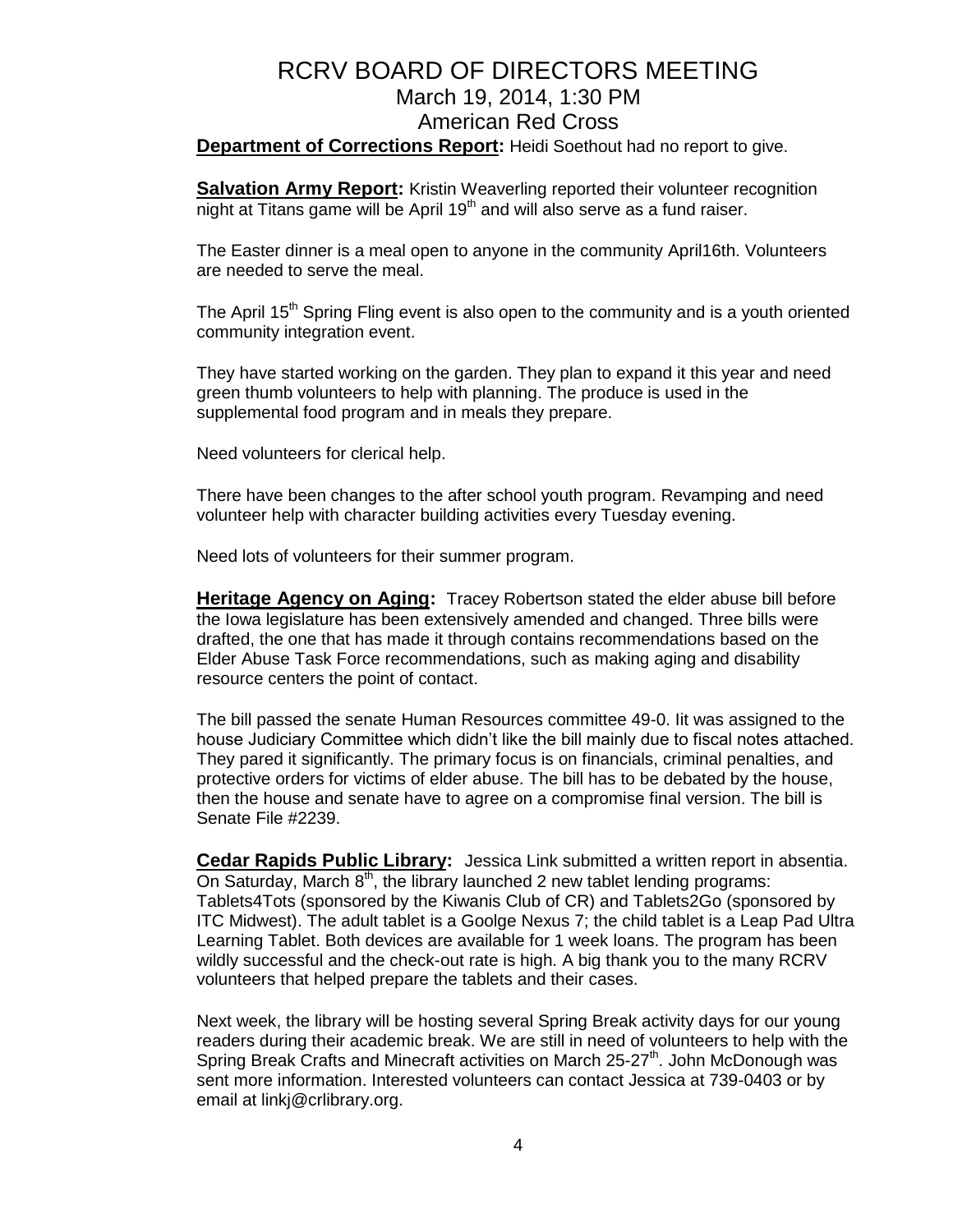The search for a new Library Director continues. The position has been posted and is generating applicants from across the nation.

On Wednesday, April 16<sup>th</sup>, the library will host its first Volunteer Appreciation event. We look forward to celebrating one full year of volunteer engagement at the library.

**Aging Services:** Kathy Horan reported Aging Services is always looking for transportation drivers and Witwer support who have skills of almost any kind. Need people who can lead programs, play cards, and build ramps.

## **RCRV COMMITTEE CHAIR REPORTS:**

**Community Projects:** John McDonough reported the Governor's Award ceremony will be held at Community College this year at 10:00AM June 17<sup>th</sup>.

- Melanie has agreed that Rockwell Collins will furnish refreshments
- Need 6 volunteers for ushering and parking

Met last week to choose nominees for RCRV in an executive meeting.

Trying to set up an appreciation event the same date of June  $17<sup>th</sup>$ . It is the same day as the UW annual meeting and lunch with UW of America CEO.

Science Center has a need for a lot of volunteers including people who sew and can do phone solicitations.

Need volunteers April  $19<sup>th</sup>$  Makers Fair to meet and greet people at the door and to serve as tour guides.

March newsletter has been sent out.

**Database:** Jim Klein reported that he received a new list of retirees from Rockwell Collins prior to the mailing going out. The list was incorporated into the database and went out with the mailing.

A list of the new retirees was sent to Kayla Paulson. Kayla wants to track address changes, deletes, and deaths in order to cross reference against her lists.

## **MEMBERSHIP and RETENTION:** Kayla Paulson reported stats for February:

- 62 members
- 1231.22 hours
- Top 5 agencies are:
	- o RCRV with over 443 hours
	- o REACT 315 hours
	- o Marion Food Pantry 76 hours